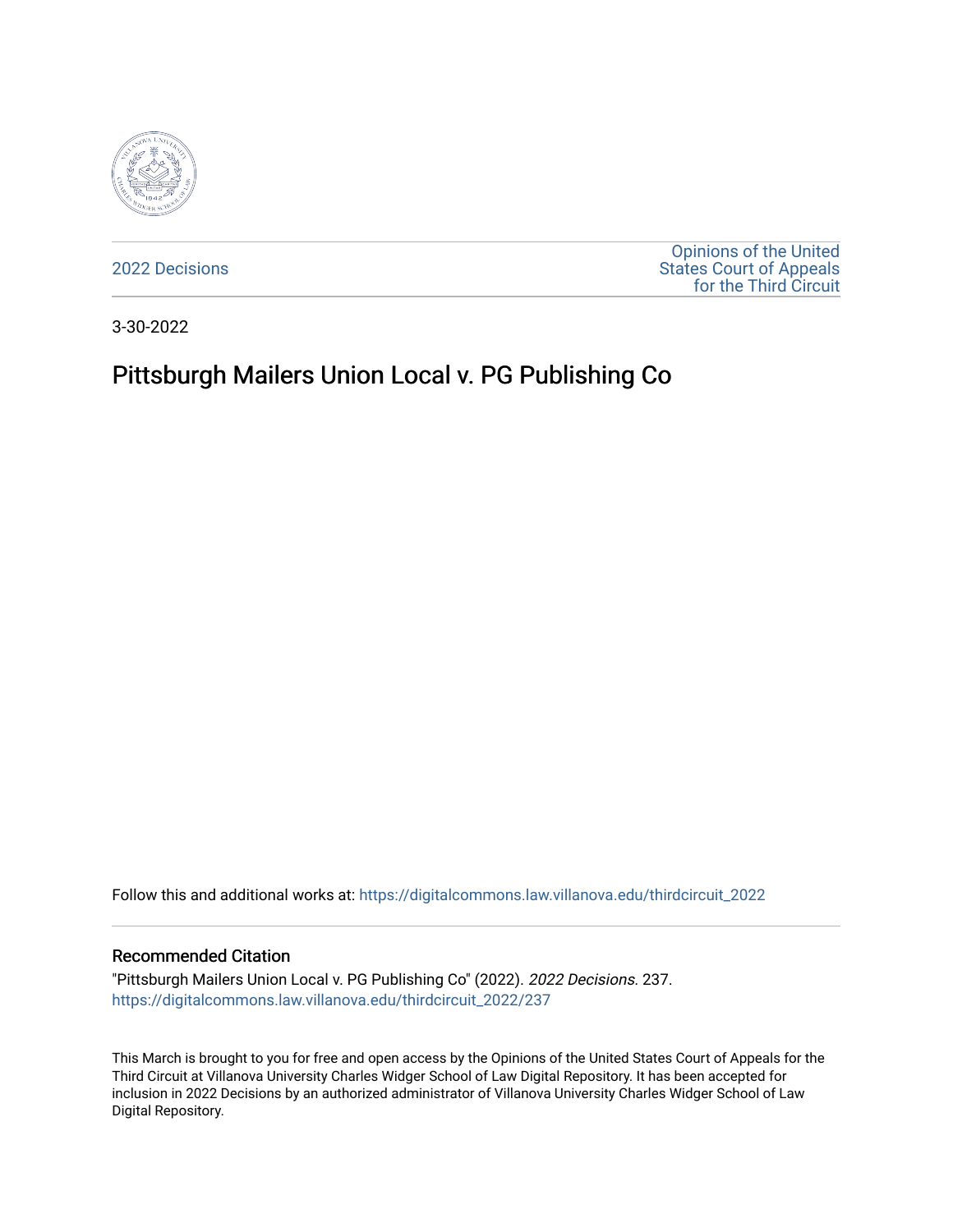#### PRECEDENTIAL

## UNITED STATES COURT OF APPEALS FOR THE THIRD CIRCUIT

 $\overline{\phantom{a}}$  , where  $\overline{\phantom{a}}$ 

No. 21-1249  $\frac{1}{2}$ 

PITTSBURGH MAILERS UNION LOCAL 22, a Subordinate Union of the Communication Workers of America AFL-CIO; PITTSBURGH TYPOGRAPHICAL UNION NO. 7, a Subordinate Union of the Communication Workers of America AFL-CIO; PRESSMEN/PAPERHANDLER LOCAL UNION 24M/9N, a Subordinate Union of the Graphic Communication Conference/International Brotherhood of Teamsters (GCC/IBT); THE NEWSPAPER, NEWSPRINT, MAGAZINE AND FILM DELIVERY DRIVERS, HELPERS, AND HANDLERS, INTERNATIONAL BROTHERHOOD OF TEAMSTERS LOCAL NO. 211,

Appellants

v.

PG PUBLISHING CO. INC., d/b/a Pittsburgh Post Gazette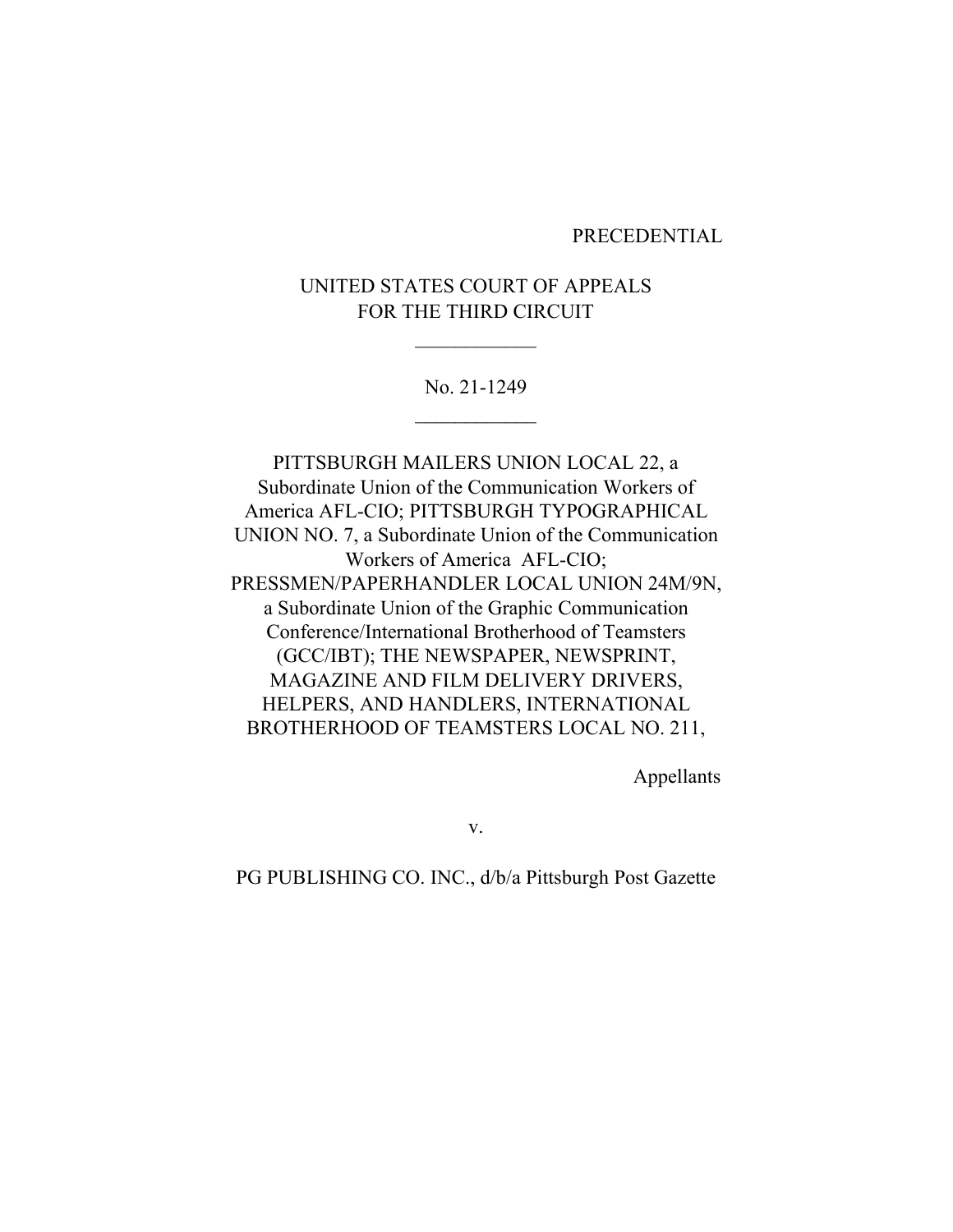Appeal from the United States District Court for the Western District of Pennsylvania (D.C. Civil Action No. 2-20-cv-00222) District Judge: Honorable J. Nicholas Ranjan

Argued on September 24, 2021

Before: McKEE, RESTREPO, and ROTH, Circuit Judges

(Opinion filed: March 30, 2022)

Patrick K. Lemon **(ARGUED)** Joseph J. Pass JUBELIRER, PASS & INTRIERI 219 Fort Pitt Boulevard 1st Floor Pittsburgh, PA 15222

Counsel for Appellants

Brian M. Hentosz **(ARGUED)**  Terrence H. Murphy LITTLER MENDELSON 625 Liberty Avenue EQT Plaza, 26th Floor Pittsburgh, PA 15222

Counsel for Appellee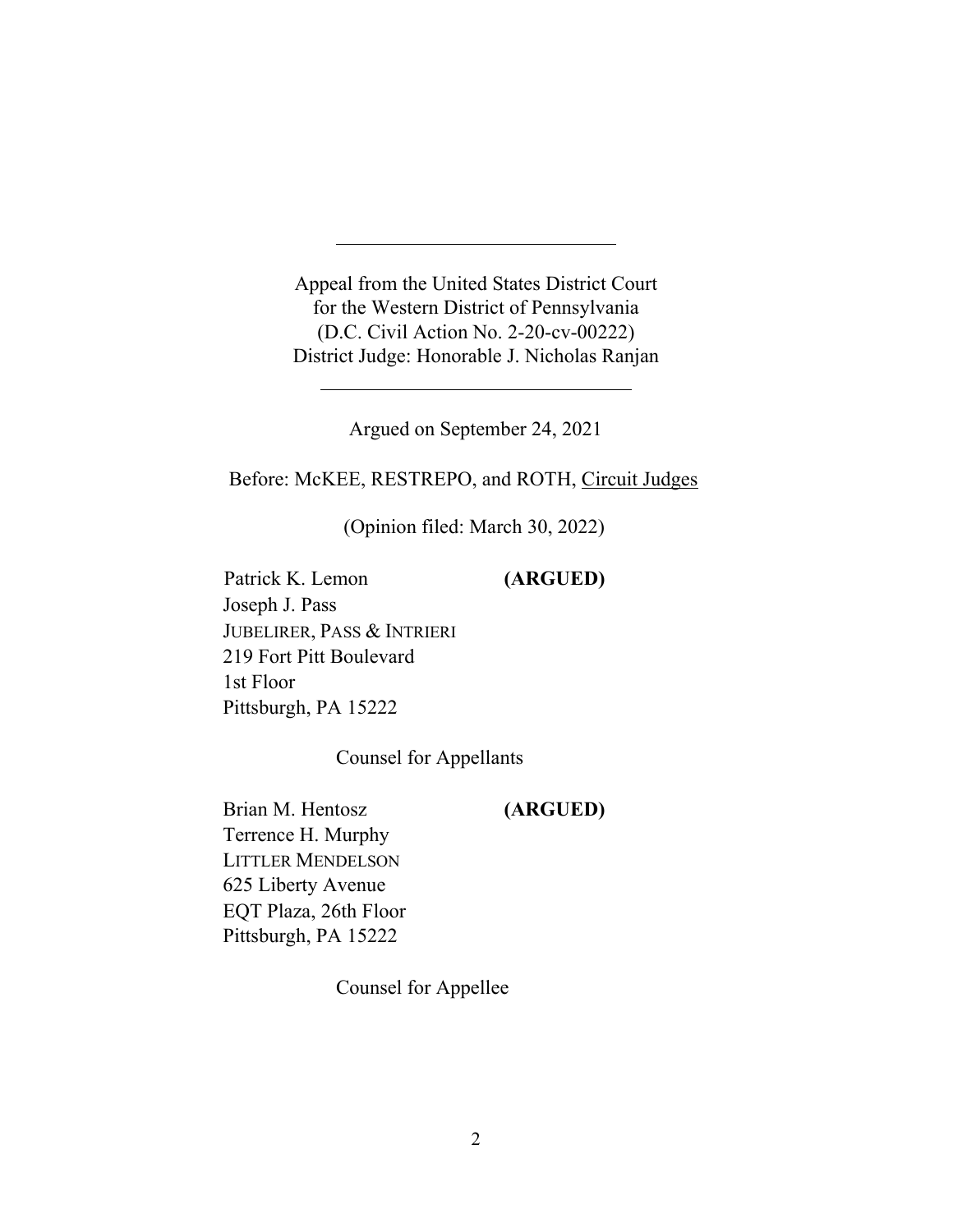### OPINION OF THE COURT

\_\_\_\_\_\_\_\_\_\_\_

ROTH, *Circuit Judge*:

In this appeal we are asked to determine whether an arbitration provision in a collective bargaining agreement (CBA) survives the expiration of the CBA and remains effective for an extended period during which the parties are attempting to negotiate a new CBA.

Pittsburgh Mailers Union Local 22, Pittsburgh Typographical Union No. 7, and Pressman/Paperhandler Local Union 29M/9N exclusively represent certain employees of PG Publishing, which prints the Pittsburgh Post-Gazette. Each union had its own CBA with PG Publishing. Among other provisions, the CBAs required PG Publishing to provide health insurance to the unions' employees.

In addition, a separate provision in each CBA governed dispute resolution. When a dispute arose under the CBAs, those agreements contemplated a particular grievance procedure. The final step in that grievance procedure involved the union and PG Publishing participating in binding arbitration. The CBAs had durational clauses, but the arbitration provisions had no durational clauses of their own.

All three CBAs expired in March 2017. Two months before their expiration, PG Publishing sent letters to the unions. In all the letters, PG Publishing included these statements: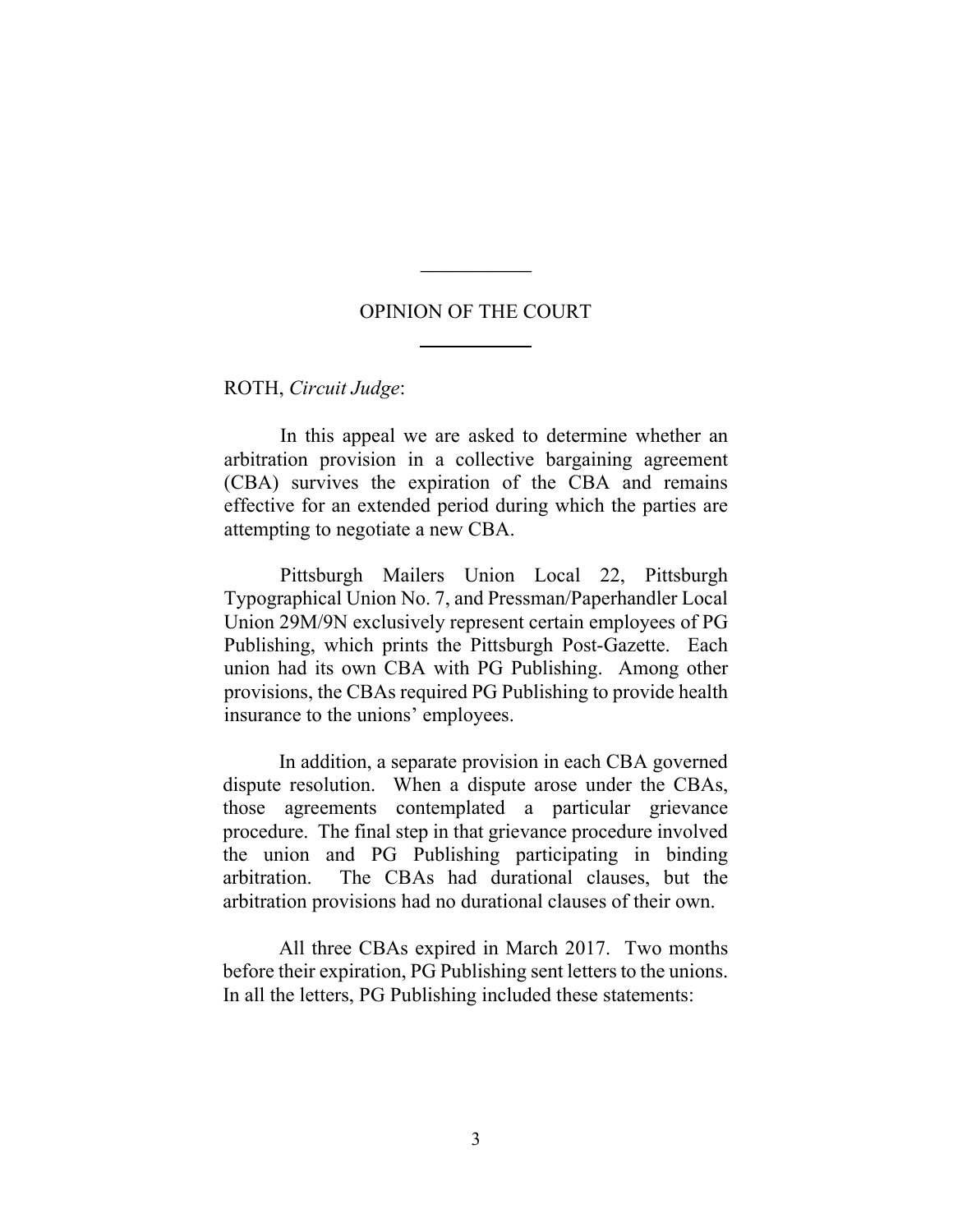The current Agreement expires on March 31, 2017. At that time, all contractual obligations of the current agreement shall expire.

[PG Publishing] will continue to observe all established wages, hours and terms and conditions of employment as required by law, except those recognized by law as strictly contractual, after the Agreement expires. With respect to arbitration, the Company will decide its obligation to arbitrate grievances on a case-by-case  $basis.<sup>1</sup>$ 

While the parties continued to negotiate new CBAs, they operated under certain terms of the now-expired agreements. The unions claim that, during that negotiation period in 2019, PG Publishing violated the expired CBAs by failing to provide certain health-insurance benefits. The unions filed grievances under the dispute-resolution provisions contained in the now-expired agreements. PG Publishing refused to arbitrate these grievances. Instead, PG Publishing sent letters to the unions saying that it "has expressly disavowed any obligation to arbitrate post-expiration grievances."  $2\;\;$  In these letters, PG Publishing noted the Supreme Court's decision in *Litton Financial Printing Division v. NLRB*,  $3$  explaining that:

<sup>1</sup> S. App. 38–39, 42, 44, 46, 65, 68, 70.

 $2$  App. 191, 196–99.

 $3\overline{501}$  U.S. 190 (1991)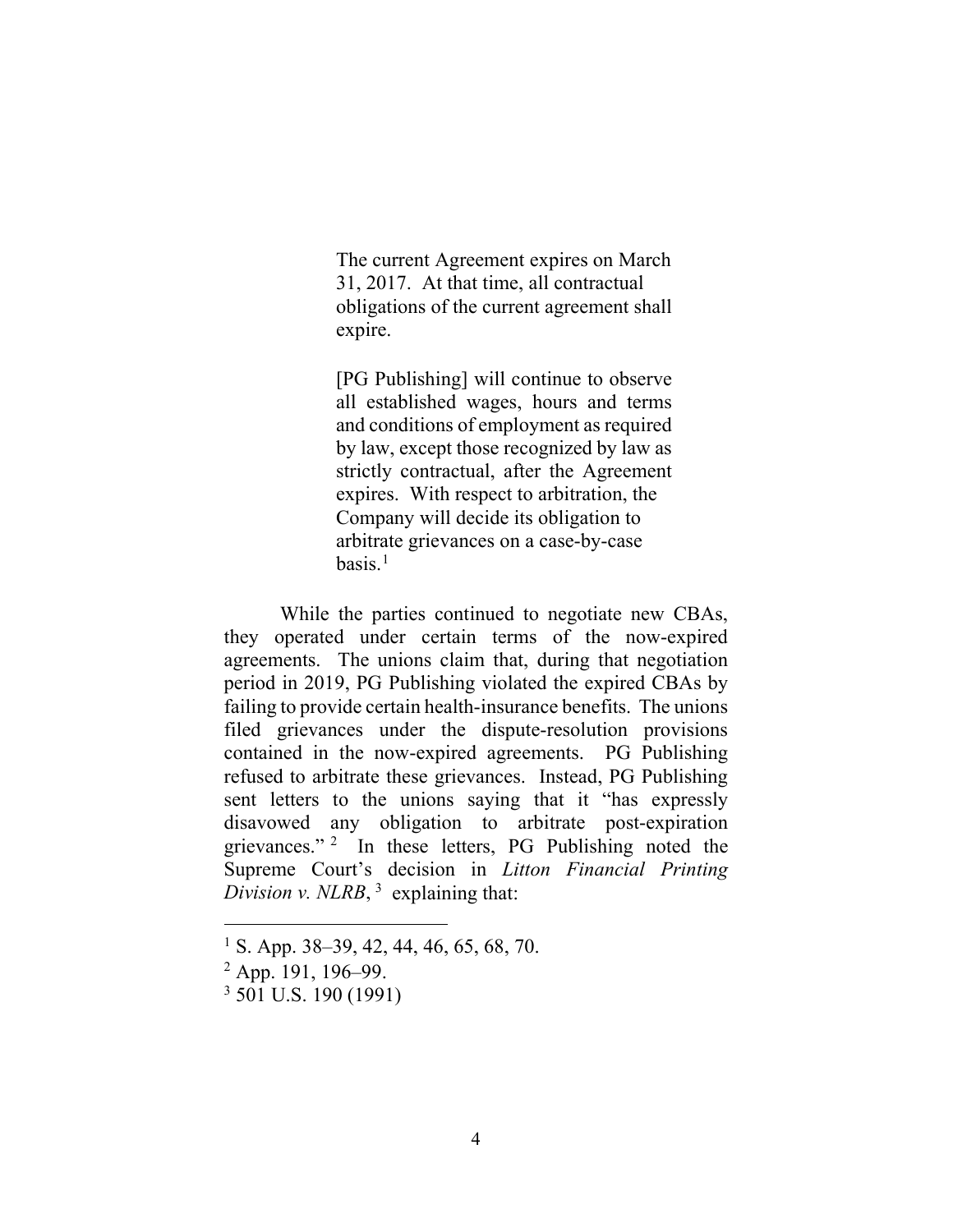Having carefully considered the circumstances of this grievance, [PG Publishing] has concluded that the grievance does not fall within any of *Litton*'s exceptions. The grievance involves facts and occurrences that arose after the contract expired. Under normal principles of contract interpretation, the disputed contract right does not survive the expiration of the contract. Therefore, the Union's grievance is not arbitrable.<sup>4</sup>

The unions filed this lawsuit in February 2020. They asserted that, under our decision in *Luden's Inc. v. Local Union No. 6 of the Bakery, Confectionery & Tobacco Workers International Union*, <sup>5</sup> implied-in-fact contracts had been formed and, therefore, the unions and PG Publishing needed to follow the arbitration provisions included in the now-expired CBAs. 6 After discovery, the unions and PG Publishing moved for summary judgment. The District Court granted PG Publishing's motion for summary judgment, holding that the court could not compel PG Publishing to arbitrate.<sup>7</sup> The unions appealed.

<sup>4</sup> App. 191, 196–99.

<sup>5</sup> 28 F.3d 347 (3d Cir. 1994).

 $6$  App. 14.

 $<sup>7</sup>$  The District Judge based his decision on his finding that no</sup> clear implied-in-fact contract to arbitrate existed after the expiration of the CBA. However, he added in a note a request to our Court to provide clarification on whether and under what circumstances an arbitration provision survived the expiration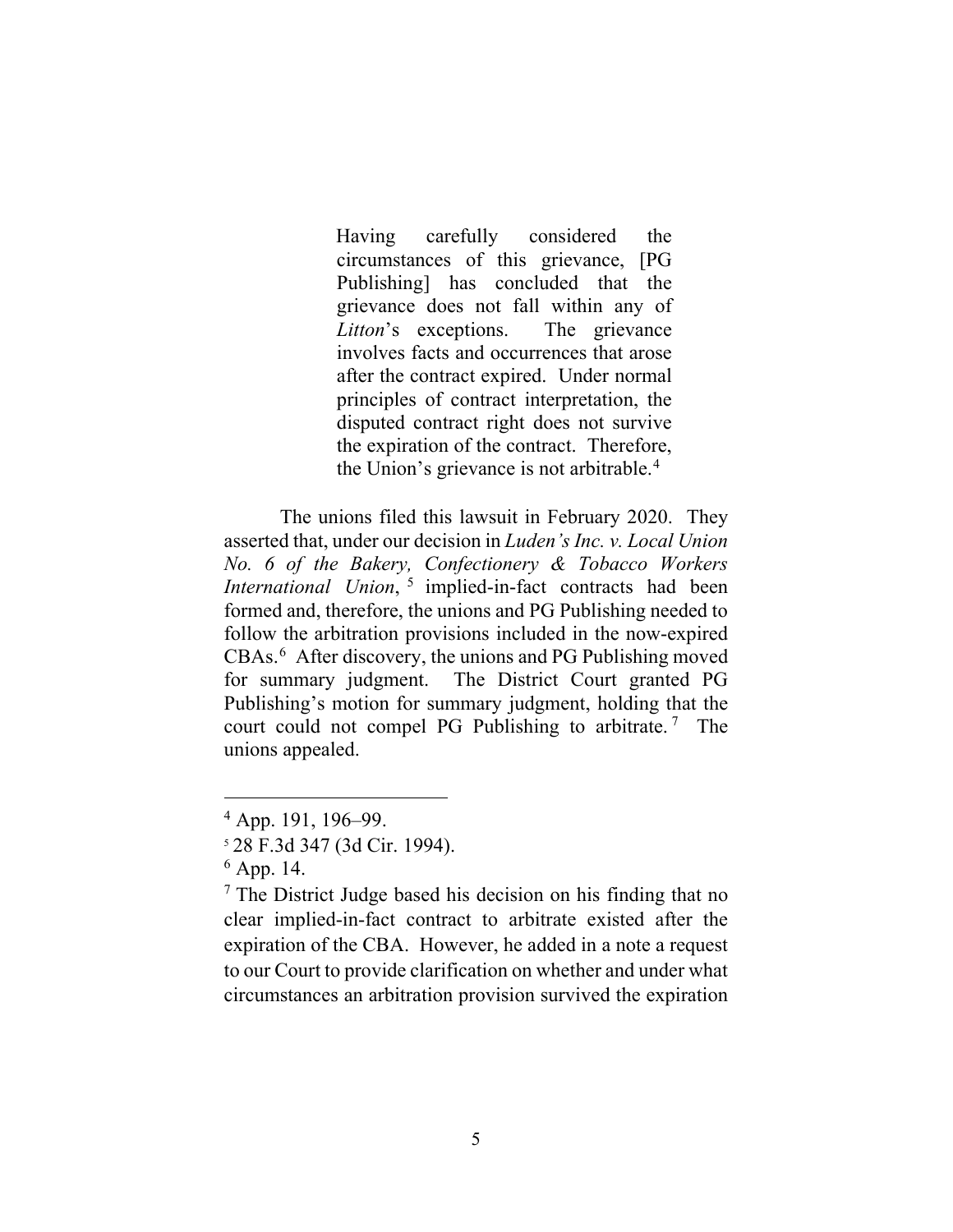The District Court had subject-matter jurisdiction under

28 U.S.C. § 1331. We have appellate jurisdiction under 28 U.S.C. § 1291. We apply plenary review to a district court's order granting summary judgment.<sup>8</sup> Summary judgment may be granted only when there is no genuine dispute of material fact and the moving party is entitled to judgment as a matter of law.<sup>9</sup>

II.

In *Luden's*, we held that "an arbitration clause may survive the expiration or termination of a CBA intact as a term of a new implied-in-fact CBA unless (i) both parties in fact intend the term not to survive, or (ii) under the totality of the circumstances either party to the lapsed CBA objectively manifests to the other a particularized intent, be it expressed verbally or non-verbally, to disavow or repudiate that term."<sup>10</sup>

of a CBA. He added that clarification would be helpful not only to the courts but also to "employers and unions in how best to act after expiration of a CBA." *Pittsburgh Mailers Union Local 22, et al. v. PG Publishing Co.*, No. 2:20-cv-222- NR, 2021 WL 244632 at 3\* (W.D. Pa. Jan. 5, 2021).

<sup>8</sup> *See, e.g.*, *Olson v. Gen. Elec. Astrospace*, 101 F.3d 947, 951 (3d Cir. 1996).

<sup>9</sup> *See* Fed. R. Civ. P. 56(c); *see also Coolspring Stone Supply, Inc. v. Am. States Life Ins., Co.*, 10 F.3d 144, 148 (3d Cir. 1993).

<sup>10</sup> *Luden's*, 28 F.3d at 364.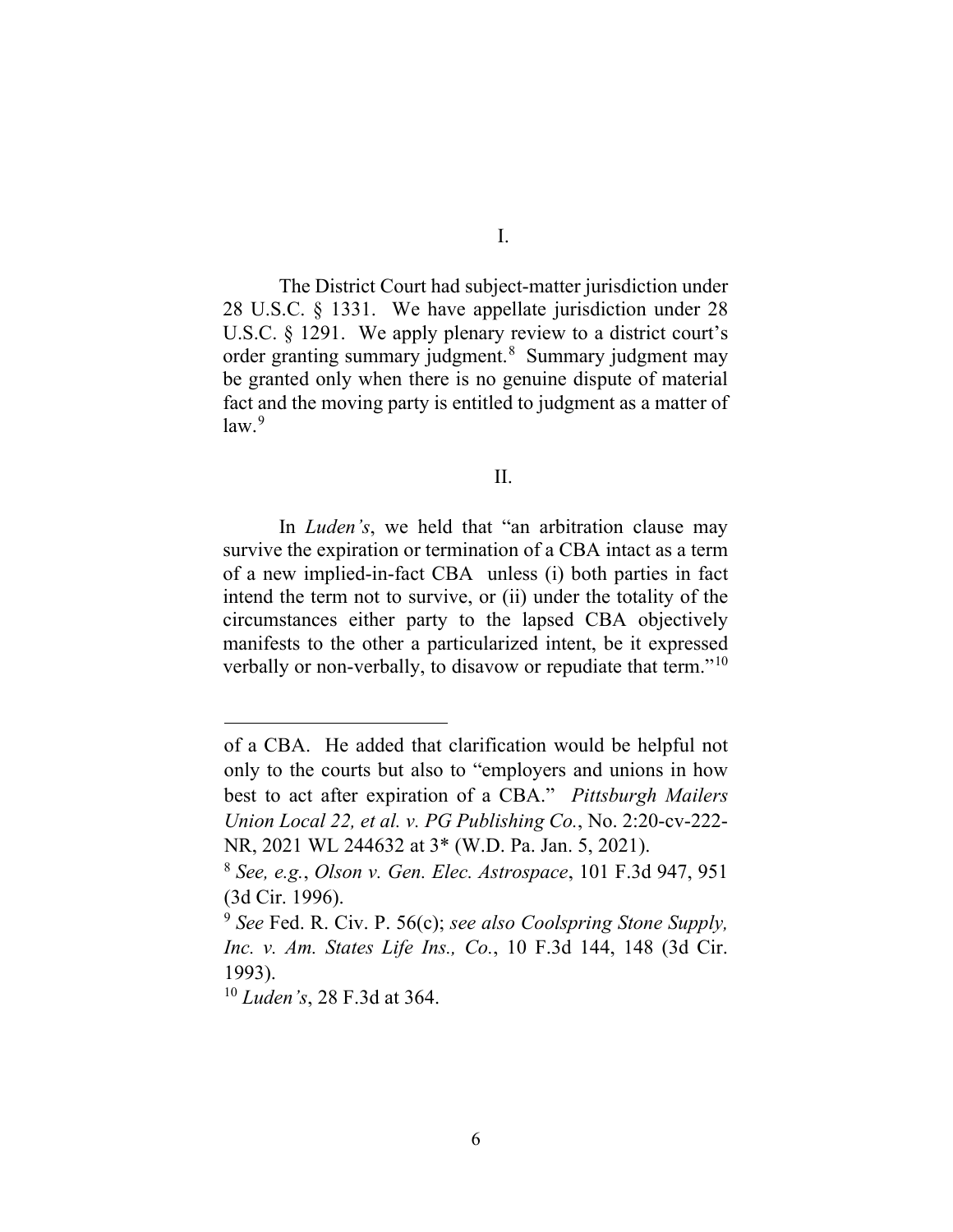Although then-Judge Samuel Alito saw conflict with *Litton* in this holding, the *Luden's* Majority (of which I was one) did not.

The decision of the *Luden's* Majority does not, however, hold up under further rulings by the Supreme Court on the issue of the survival of the contractual provisions of a CBA after its expiration. In 2015, in *M & G Polymers USA, LLC v. Tackett*, <sup>11</sup> the Supreme Court was called upon to determine whether retiree health benefits, created in expired CBAs, had terminated at the time that the CBAs expired. The retirees were seeking vested contribution-free lifetime benefits. The Court held that it interpreted CBAs "according to ordinary principles of contract law, at least when those principles are not inconsistent with federal labor policy."<sup>12</sup> The Sixth Circuit Court of Appeals had held that the provisions of the CBA "inferred an intent to vest those retiree benefits for life."<sup>13</sup> The Supreme Court concluded, to the contrary, that the benefits in question did not survive the expiration of the CBA. The Court turned to *Williston on Contracts* to support its ruling: "Where the words of a contract in writing are clear and unambiguous, its meaning is to be ascertained in accordance with its plainly expressed intent."<sup>14</sup> The Court then ruled against the retirees, holding that the inferences of lifetime benefits were "inconsistent with ordinary principles of contract law."<sup>15</sup>

<sup>11</sup> 574 U.S. 427 (2015).

<sup>12</sup> *Id.* at 435.

<sup>13</sup> *Id.* at 436.

<sup>&</sup>lt;sup>14</sup> 11 R. Lord, *Williston on Contracts*  $\frac{8}{30.6}$ , p. 108 (4<sup>th</sup> ed. 2012).

<sup>15</sup> *Tackett* at 574 U.S. at 442.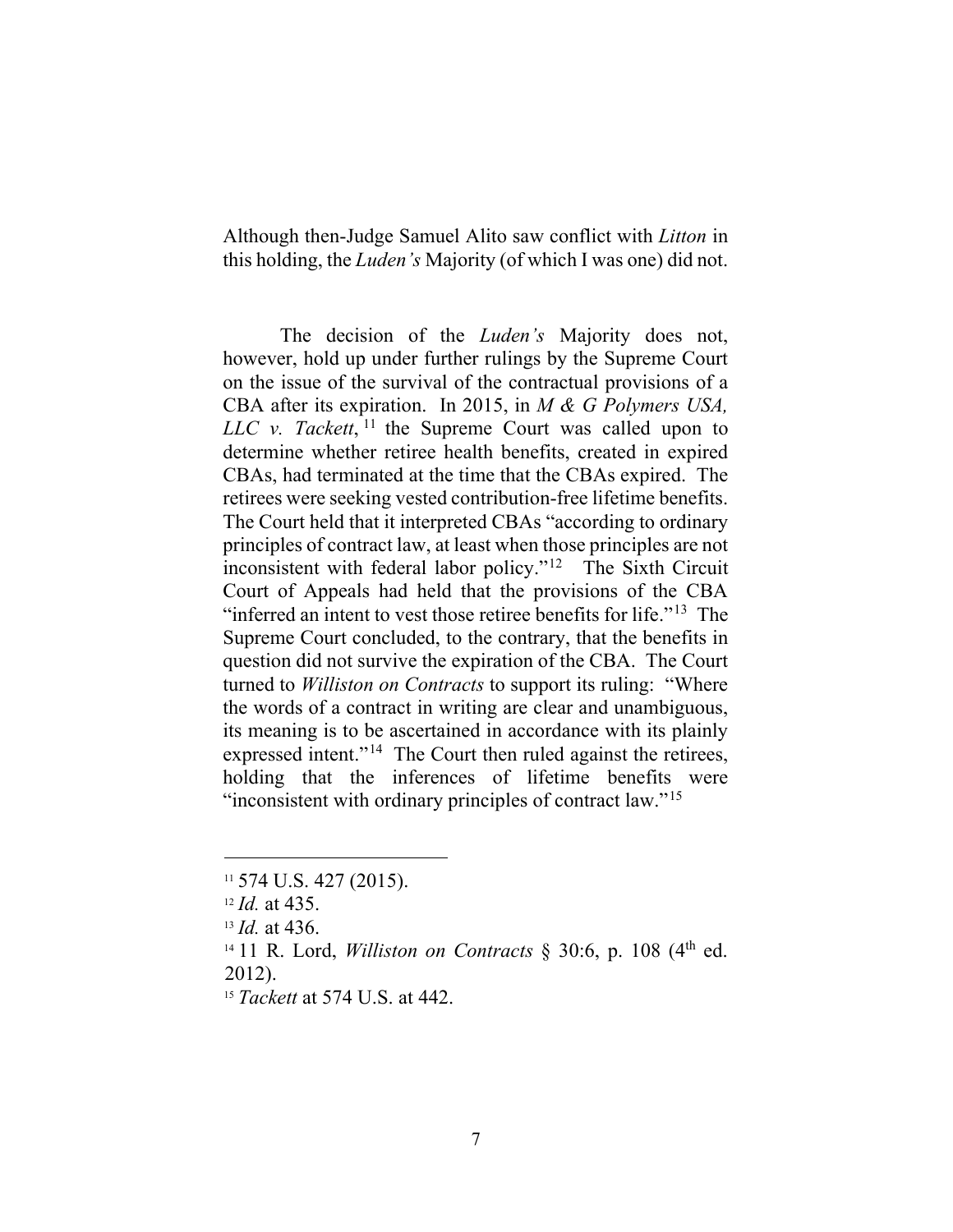Three years later, in *CNH Industrial N.V. v. Reese*, <sup>16</sup> the Sixth Circuit Court of Appeals tried again to hold that lifetime vesting of health care benefits survived the expiration of the CBA that had created them. Here, the Court of Appeals had held that the same inferences that had been used to support vesting, now rendered the provisions of the CBA ambiguous so that the court could consider extrinsic evidence. The Supreme Court flatly held that the Court of Appeals' decision "does not comply with *Tackett*'s direction to apply ordinary contract principles." <sup>17</sup> The Supreme Court explained that those principles include the requirement that, if a specific provision does not have its own durational clause, the general durational clause of the CBA applies. 18 For that reason, in *Reese*, the Court of Appeals' refusal to apply the general durational clause "distort[ed] the text of the agreement and conflict[ed] with the principle of contract law that the written agreement is presumed to encompass the whole agreement of the parties."19

Arbitration provisions are similar to these health benefit provisions in that they are matters of consent, *i.e.*, unlike wages, hours and terms and conditions of employment, arbitration provisions are contractual provisions that are not required by the NLRA to continue in effect during the negotiation of a new CBA. 20 The holdings of the Supreme Court in *Tackett* and *Reese* are, for this reason, relevant to our consideration of the duration of the arbitration provisions in the CBAs here. It is clear from these Supreme Court precedents

<sup>19</sup> *Id.*

<sup>&</sup>lt;sup>16</sup> 138 S. Ct. 761 (2018).

<sup>17</sup> *Id.* at 765.

<sup>18</sup> *Id.* at 763.

<sup>20</sup> *Litton*, 501 U.S. at 198-200.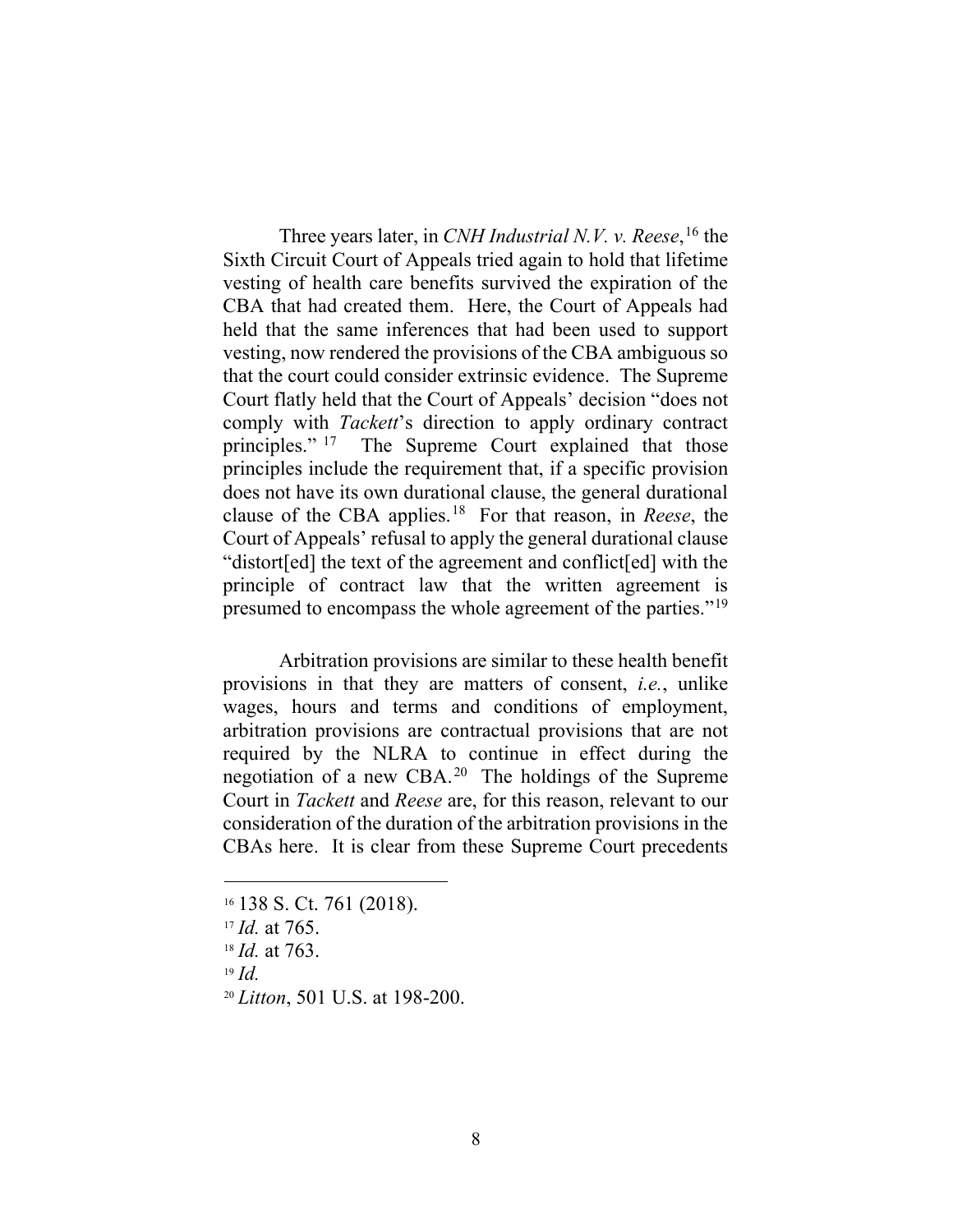that we must apply ordinary contract principles in determining whether a contractual provision in a CBA survives the expiration of the CBA. According to these principles, if a specific provision does not have its own durational clause, the general durational clause of the CBA applies.<sup>21</sup>

The arbitration provisions here are contractual. Thus, we must follow the Supreme Court's directive: Since the arbitration provisions have no durational limit of their own, their survival is governed by the general durational clauses of the CBAs. Under this rule, PG Publishing's obligation to arbitrate expired with the CBAs in March 2017.

Nor does the unions' claim of an "implied-in-fact contract" change our ruling. The arbitration clause had already expired. The rule does not preclude the parties from coming to an agreement, after the expiration of a CBA, to arbitrate disputes in accord with contract law principles. However, such an agreement must be a complete one, encompassing all necessary provisions. It cannot be merely "implied."

The letters, written by PG Publishing in 2017, confirm that PG Publishing did not wish to be bound by the arbitration provisions after the expiration of the CBAs. PG Publishing's letters, however, were not necessary to reach the conclusion that we do. Because the arbitration provisions here did not have their own durational clauses, under the contract law principle that the writing must encompass the whole agreement of the parties,<sup>22</sup> PG Publishing's letters were not necessary.

<sup>21</sup> *Reese*, 138 S. Ct. at 766 (quoting *Litton*, 501 U.S. at 440). 22 *Id.* at 763 (quoting *Tackett*, 574 U.S. at 439).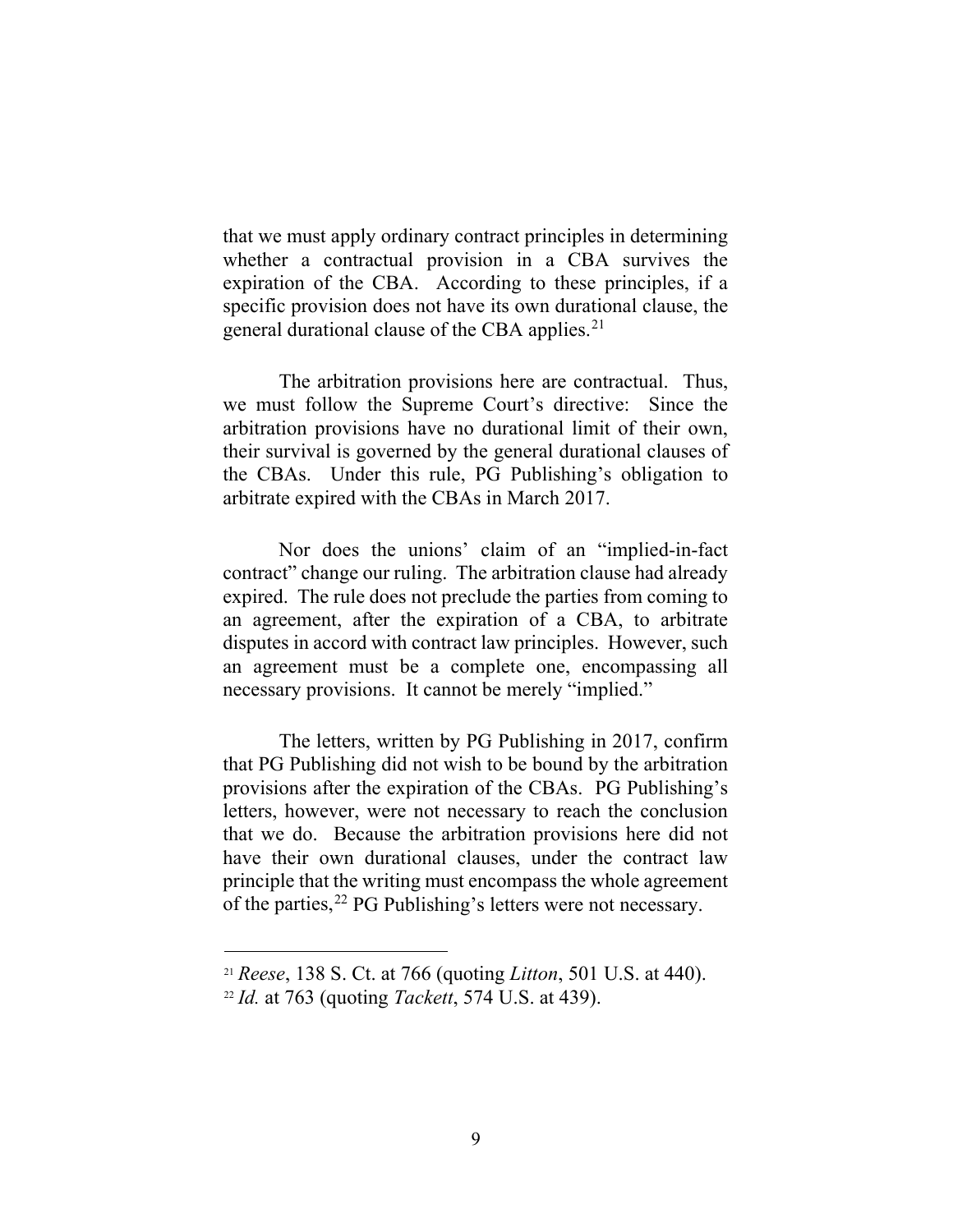We also note that our decision here is consistent with the outcome arrived at by our sister circuits in labor cases. $2<sup>3</sup>$ 

Finally, we must explain how we can come to this conclusion in view of our holding in *Luden's* that an arbitration clause may survive the expiration of a CBA "as a term of a new implied-in-fact CBA."<sup>24</sup> As a panel, are we not bound by the precedential holding in *Luden's*? Clearly, however, when we consider the development of the law in *Tackett* and *Reese*, we must admit that our decision in *Luden's* to extend the duration of the arbitration provision beyond the expiration of the CBA, without there being any durational clause in the arbitrational provision, is a violation of "ordinary contract provisions."25 Under the reasoning of *Tackett* and *Reese*, we are required to hold that the arbitration provisions here expired with the CBAs.

Although normally we would not overrule a prior precedent of our Court without an *en banc* hearing, we are permitted to do so when that prior precedent has been

<sup>23</sup> *See, e.g.*, *Nat'l Lab. Rels. Bd. v. Nexstar Board., Inc.*, 4 F.4th 801, 811 (9th Cir. 2021) (noting that "the agreement in the CBA to arbitrate expires with the CBA"); *McNealy v. Caterpillar, Inc.*, 139 F.3d 1113, 1119 (7th Cir. 1998) (noting that "an arbitration clause is not effective after a CBA expires, unless the parties agree to continue the clause"); *Des Moines Mailers Union, Teamsters Local No. 358 v. NLRB*, 381 F.3d 767, 770 (8th Cir. 2004) (applying general durational clause of the CBA).

<sup>24</sup> *Luden's*, 28 F.3d at 364. 25 *Reese*, 138 S. Ct. at 765.